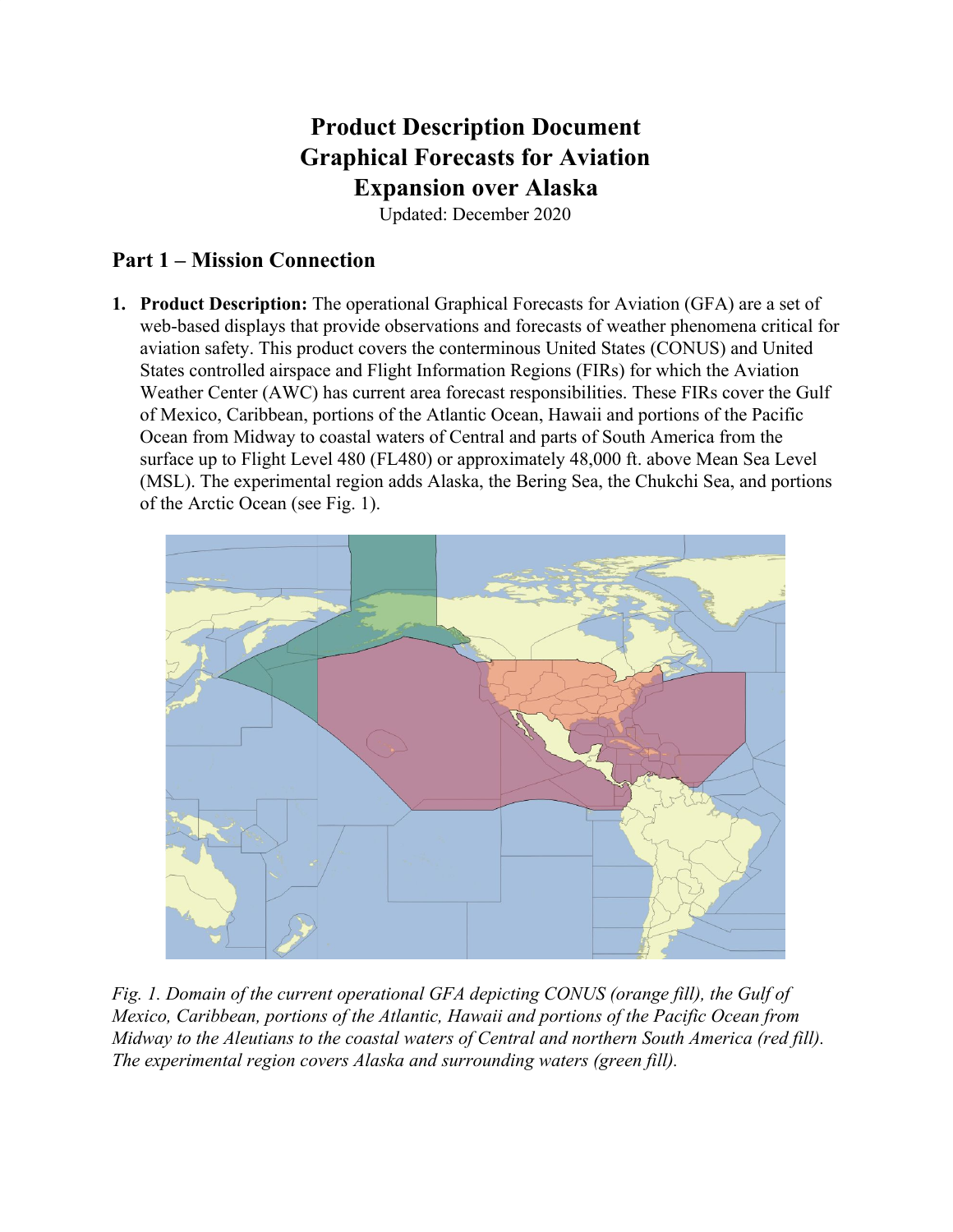Wind, icing, and turbulence forecasts are available in 3,000 ft. increments from the surface up to FL180 (18,000 ft. MSL), and in 6,000 ft. increments from FL180 to FL480. Turbulence forecasts are also broken into LO (below FL180) and HI (FL180 and above) graphics. A maximum icing graphic and maximum wind velocity graphic (regardless of altitude) are also available.

Multiple fields of interest are combined in categories that the user can select from the top of the display. Data are time-synchronized and available hourly from the previous 14 hours to present (now) in the *Observations/Warnings* category, and from 1 to 15 hours in the future (+1 to +15 hours) in the *Forecasts* category. The data for each category is determined by the time period: Observations & Warnings (current time and the previous 14 hours) and Forecasts (valid up to 15 hours in the future). Details of each category are in the following table:

| Category                      | Layer                 | <b>Data Displayed</b>                                                                                                                                                                                                                                                                                                             |
|-------------------------------|-----------------------|-----------------------------------------------------------------------------------------------------------------------------------------------------------------------------------------------------------------------------------------------------------------------------------------------------------------------------------|
| Observations $\&$<br>Warnings | <b>METARs</b>         | Station Model METARs; SIGMETs; all NWS<br>Warnings impacting aviation; Satellite/Radar<br>(-14 hours to Now)                                                                                                                                                                                                                      |
| Observations $\&$<br>Warnings | Precipitation/Weather | Weather Symbols; Convective SIGMETs;<br>tropical cyclone, tornado, severe<br>thunderstorm, winter storm, freezing rain, ice,<br>and lake effect snow warnings;<br>Satellite/Radar<br>(-14 hours to Now)                                                                                                                           |
| Observations $\&$<br>Warnings | Ceiling/Visibility    | Flight Category symbol/number; Convective<br>SIGMETs; tropical cyclone warnings; blowing<br>dust, blowing sand and volcanic ash SIGMETs;<br>winter storm, blizzard, blowing dust warnings;<br>dense fog/freezing fog/marine dense fog<br>advisories; Satellite/Radar<br>(-14 hours to Now with selector for FLT CAT,<br>CIG, VIS) |
| Observations $\&$<br>Warnings | <b>PIREPs</b>         | PIREPs; all SIGMETs; Satellite/Radar<br>(-14 hours to Now with vertical slider)                                                                                                                                                                                                                                                   |
| Observations $\&$<br>Warnings | Radar/Satellite       | Radar/Satellite; all SIGMETs; all NWS<br>warnings impacting aviation<br>(-14 hours to Now)                                                                                                                                                                                                                                        |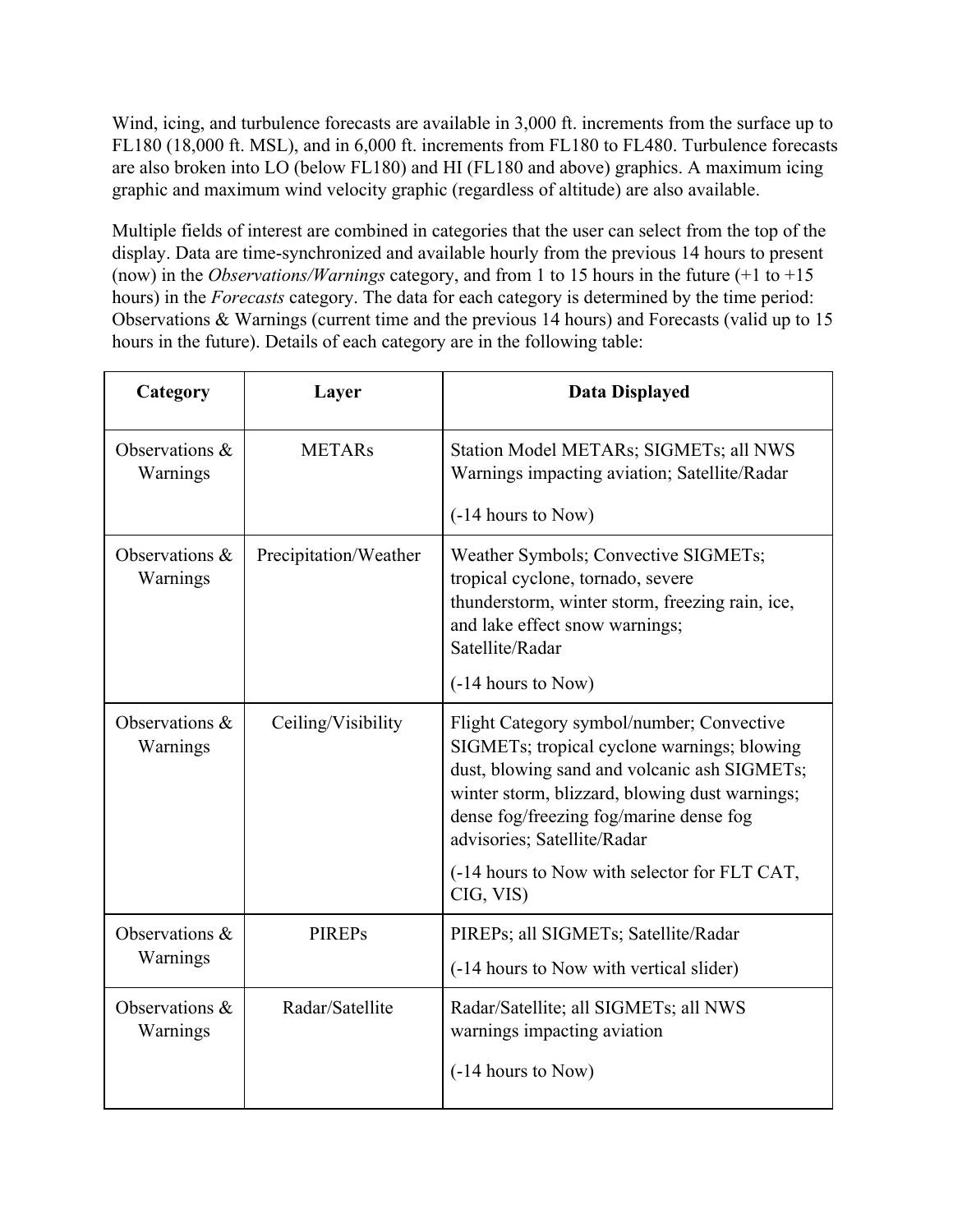| Forecasts | <b>TAFs</b>           | Station Model TAFs; all SIGMETs; all NWS<br>warnings impacting aviation                                                                                                                                                                                                                                                                                                                                                                    |
|-----------|-----------------------|--------------------------------------------------------------------------------------------------------------------------------------------------------------------------------------------------------------------------------------------------------------------------------------------------------------------------------------------------------------------------------------------------------------------------------------------|
|           |                       | $(+1$ to $+15$ hours)                                                                                                                                                                                                                                                                                                                                                                                                                      |
| Forecasts | Ceiling/Visibility    | Model derived Flight Category; ceiling &<br>visibility with weather overlay including NDFD<br>precipitation/weather type/intensity; IFR<br>AIRMETs; Convective SIGMETs; tropical<br>cyclone warnings; blowing dust, blowing sand,<br>and volcanic ash SIGMETs; winter storm,<br>blizzard, and blowing dust warnings; dense<br>fog/freezing fog/marine dense fog advisories<br>$(+1$ to $+15$ hours with selector for FLT CAT,<br>CIG, VIS) |
| Forecasts | Clouds                | Model derived Clouds Coverage, Bases, and<br>Tops; mountain obscuration AIRMETs;<br>Convective SIGMETs; tropical cyclone<br>warnings; volcanic ash SIGMETs<br>$(+1)$ to $+15$ hours with selector for<br>TOPS/COV/BASE)                                                                                                                                                                                                                    |
| Forecasts | Precipitation/Weather | NDFD or model derived Precipitation<br>Type/Chance/Intensity; NDFD or model<br>derived Weather; Convective SIGMETs;<br>tropical cyclone warnings; volcanic ash<br>SIGMETs; tornado, severe thunderstorm,<br>winter storm, ice, freezing rain, and lake effect<br>snow warnings<br>$(+1$ to $+15$ hours)                                                                                                                                    |
| Forecasts | Thunderstorms         | NDFD or model derived Thunderstorms<br>Coverage/Type/Intensity; Convective<br>SIGMETs; tropical cyclone warnings; tornado<br>and severe thunderstorm warnings<br>$(+1$ to $+15$ hours)                                                                                                                                                                                                                                                     |
| Forecasts | Winds                 | NDFD or model derived Wind Speed and Gust;<br>low level wind shear and strong surface wind<br>AIRMETs; Convective SIGMETs; tropical                                                                                                                                                                                                                                                                                                        |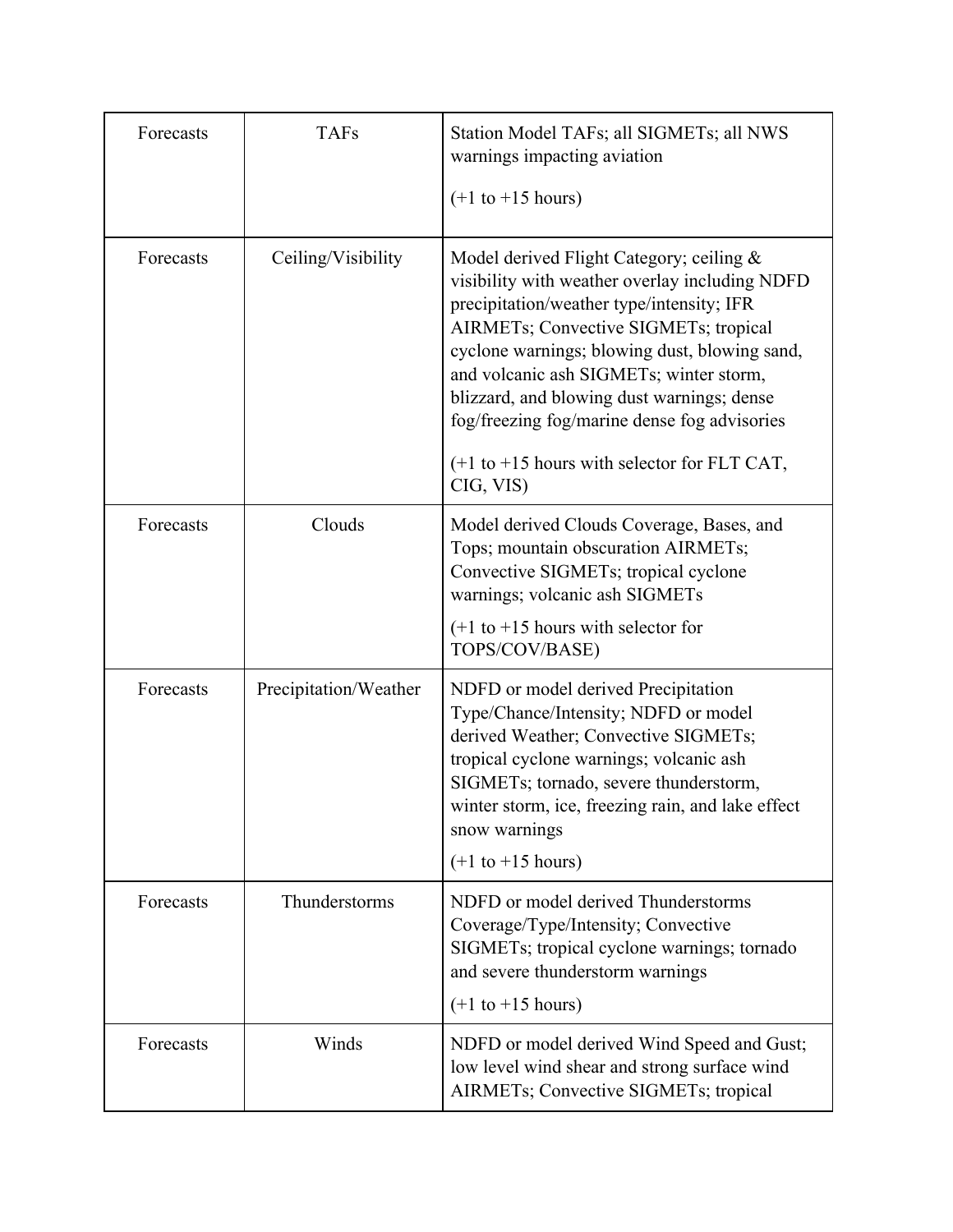|           |            | cyclone warnings; gale, high wind, lake wind,<br>winter storm, blizzard, ice, storm, and blowing<br>dust warnings<br>$(+1 \text{ to } +15 \text{ hours})$ ; vertical slider)                                                                       |
|-----------|------------|----------------------------------------------------------------------------------------------------------------------------------------------------------------------------------------------------------------------------------------------------|
| Forecasts | Turbulence | Graphical Turbulence Guidance; turbulence<br>AIRMETs; turbulence SIGMETs<br>$(+1)$ to $+15$ hours with vertical slider)                                                                                                                            |
| Forecasts | Ice        | FIP; NDFD or model derived Winter<br>Precipitation/Weather Type/Chance/Intensity;<br>Icing AIRMETs; Icing SIGMETs; winter storm,<br>blizzard, lake effect snow warnings; freezing<br>fog advisories<br>$(+1)$ to $+15$ hours with vertical slider) |

Some datasets such as NDFD, AIRMETs, radar, and NWS issued warnings are only available for the CONUS and US territories. AIRMETs are only available from the current time to between +6 and +12 hours. Where not available, NDFD is replaced with RAP first, then GFS if outside of the RAP domain. The best available model is used when NDFD is unavailable. Convective SIGMETs are only issued for the CONUS, however, SIGMETs for thunderstorms are available in non-CONUS locations.

Additional information is available in text format when mouse-clicking on the map or using the hover function. The "Map Options" menu enables the user to customize the display, including the base map selection, specific data displayed, and map opacity, scales, and density. Overlays include airports, heliports, runways, jet routes, airways, airspace, Air Route Traffic Control Center (ARTCC)/Flight Information Region (FIR) boundaries, Navigational Aids (NAVAIDs), aviation point fixes, highways, roads, counties, and rivers. More detail is also revealed as you zoom in and individual layers can be turned on or off independently.

In addition to the graphical display, static images will become available at a later date and will be displayed on Lambert-Conformal Conic projections. Once available, these images will be issued daily every three hours, beginning at 00 UTC, and will provide information on clouds, visibility, surface winds, precipitation, and weather as summarized in this table:

| <b>Static Image</b> | <b>Weather Grid</b>          | <b>Weather Overlay</b>                 |
|---------------------|------------------------------|----------------------------------------|
| Clouds              | <b>RAP Cloud</b><br>Coverage | Model derived Cloud Base, Layers, Tops |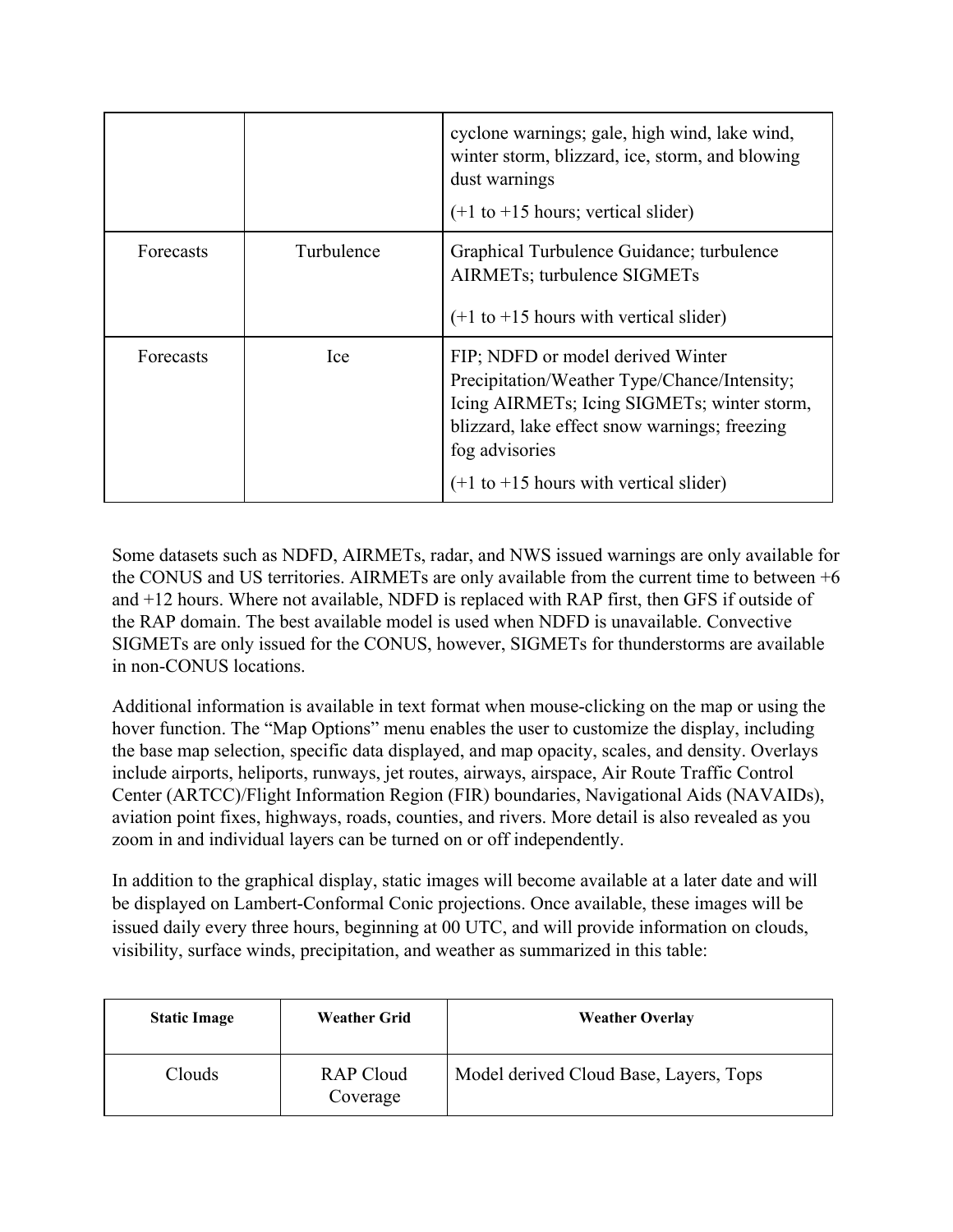| Visibility, Surface   | LAMP visibility | NDFD or model derived Wind Speed & Gusts;   |
|-----------------------|-----------------|---------------------------------------------|
| Winds, Precipitation, |                 | NDFD or model derived Precipitation/Weather |
| and Weather           |                 | Type/Intensity                              |

**2. Purpose/Intended Use:** The GFA provides equivalent meteorological information in support of aviation. Transitioning to more modern digital and graphical forecasts allows National Weather Service meteorologists to focus efforts on maximizing operational benefit to aviation end users, resulting in improved weather information to decision-makers.

After the GFA becomes operational over a geographic area, the NWS works with the Federal Aviation Administration (FAA) on cessation of text Area Forecasts (FAs) for that area. NWS ceased production of CONUS FAs on October 10, 2017. AWC continues to provide text Area Forecasts for the Gulf of Mexico, Caribbean, and portions of the Atlantic Ocean. The experimental GFA now covers Alaska and the surrounding waters.

The FAA, pursuant to Title 49 United States Code Section 44720, established requirements for this weather information and service which is necessary for the safe and efficient conduct of operations in the National Airspace System (NAS).

**3. Audience/Users:** Commercial and general aviation pilots, operators, briefers, and dispatchers.

**4. Presentation Format:** The Experimental GFA contains multiple displays of weather phenomena combined in a single interactive online domain, with the additional option to view static imagery. Overlays include airports, heliports, runways, jet routes, airways, airspace, ARTCC/FIR boundaries, NAVAIDs, aviation point fixes, highways, roads, counties, and rivers.

**5. Feedback Method/Period:** Comments will be accepted through September 30, 2021, on the proposed operational implementation of the Experimental GFA via the following electronic survey:

[https://www.surveymonkey.com/r/ExpGFAExpansion\\_Alaska](https://www.surveymonkey.com/r/ExpGFAExpansion_Alaska)

For more information, please contact:

Dr. Joshua Scheck Chief, Aviation Support Branch Aviation Weather Center Kansas City, MO 64153 816-584-7204 [Joshua.Scheck@noaa.gov](mailto:Joshua.Scheck@noaa.gov)

## **Part 2 – Technical Description**